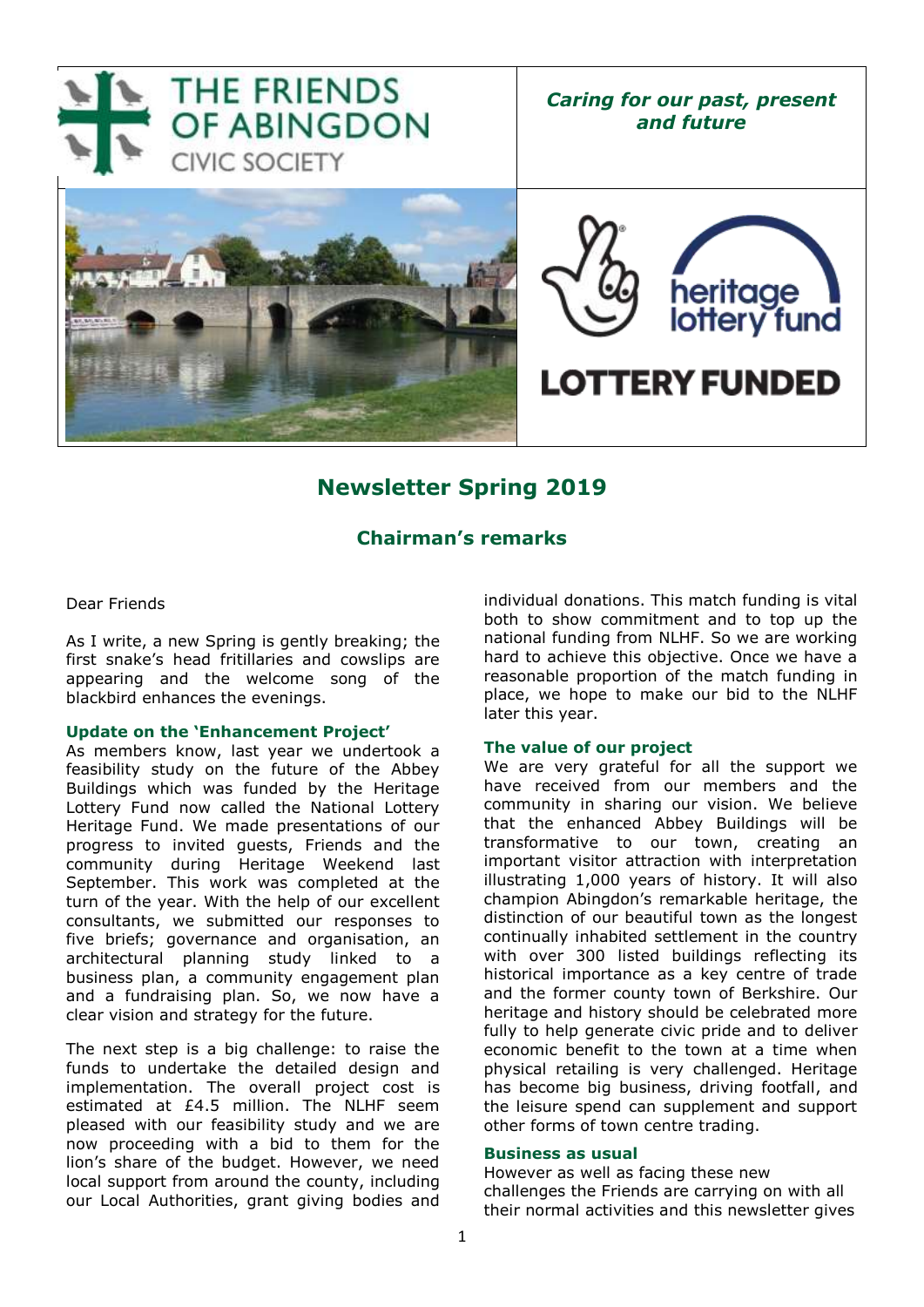an update on many of those. Thank you to all our members, new and established, for your support and contribution to our Society and I hope to see many of you at our events during the summer.

### *Bryan Brown*

### **Update on organisational changes**

It is now nearly a year since the Special General meeting which approved the proposal to separate the existing charity into two "Charitable Incorporated Organisations" – the Friends of Abingdon Abbey Buildings Trust and the Friends of Abingdon Civic Society. We gave our members more details at the AGM in June and at the end of September submitted our proposals to the Charity Commission. And then there was silence!

To be fair, the Commission did tell us that they had about a 5-month backlog so we realised we would probably not hear anything till about now, but it has been a frustrating delay. The core teams for the new CIOs are now set up and looking after operational matters (see their reports below), but so long as the Friends of Abingdon is the approved charity, major decisions have to be taken by the existing Trustees. The good news is that the Commission has now started looking at our application and we have had the first questions. We have provisionally scheduled our AGM for 17 June so, if all goes well, we should be able to start formalising the changes then.

As previously reported, the changes should not have any immediate effect on our members: all existing members will for the time being be members of both CIOs and will continue to receive newsletters and invitations to events as at present. At some stage the Buildings Trust may set up its own membership scheme, at which point our Life Members will (if they wish) remain members of both, but our annual members would have to apply separately to join the Buildings Trust.

### **Abbey Buildings Trust**

The founding trustees for each CIO have been drawn from the existing Society Trustees. Bryan Brown, Kevin Senior, Pat Bryden and Peter Clarke were appointed for the Buildings Trust and Bobbie Nichols has joined them as a nominee of the Civic Society. In addition there are three new trustees: Roger Thomas, recently retired from Historic England and a well-known local archaeologist, Matt Stevens, qualified historian, recently the Manager of the Abingdon Museum and currently working on heritage buildings, and James Macintosh, an architect specialising in building conservation. Brandi Simpson Miller, Tim's wife, has been appointed as the trust administrator. So, we have a well-qualified team of diverse experience to lead the 'Enhancement Project' into the next phase and, in the meantime, to continue to manage the Abbey Buildings.

### **Civic Society**



Caroline Bullock, Hester Hand and Bobbie Nichols are the founding trustees for the Civic Society. The constitution provides for up to 12 trustees and

although we probably won't need that many, we certainly need a few more and would be happy to hear from any members who would like to join us. Being a Trustee will not be an onerous role – it is mainly a question of ensuring that we act within our remit and comply with our obligations as a charity.

The actual work of the Civic Society – the fun bit – is done by a wider group, each of whom can focus on the areas of most interest to them, whether it be heritage, conservation, planning, organising events such as the walks programme and Heritage Weekend, looking after the Community FreeSpace or just generally trying to make Abingdon an even better place to live. At the moment this group consists of the 3 Trustees plus Bryan Brown, Roger Thomas and Richard Tamplin. The last two are both interested and knowledgeable in heritage and planning matters. We also have Keith and Linda Butler who have agreed to help with FreeSpace and Helen Flynn doing a fantastic job leading the AbiBinit litter campaign. Two or three others have offered to help with specific projects, which is great, but we need more people for the core team. So do please get in touch with us if you would like to know more.

Projects we are working on – or hope to be working on - in the coming months are May Bank Holiday Walks, Heritage Weekend (slightly later this year – 21/22 September), Conservation Area Appraisals and a competition. All of these are in addition to our ongoing work, monitoring and responding to planning applications, lobbying for solutions to long-running problems such as Old Abbey House and the Upper Reaches, managing the Community FreeSpace and supporting AbiBinit. We also have a wider objective which is to establish closer relationships with the Town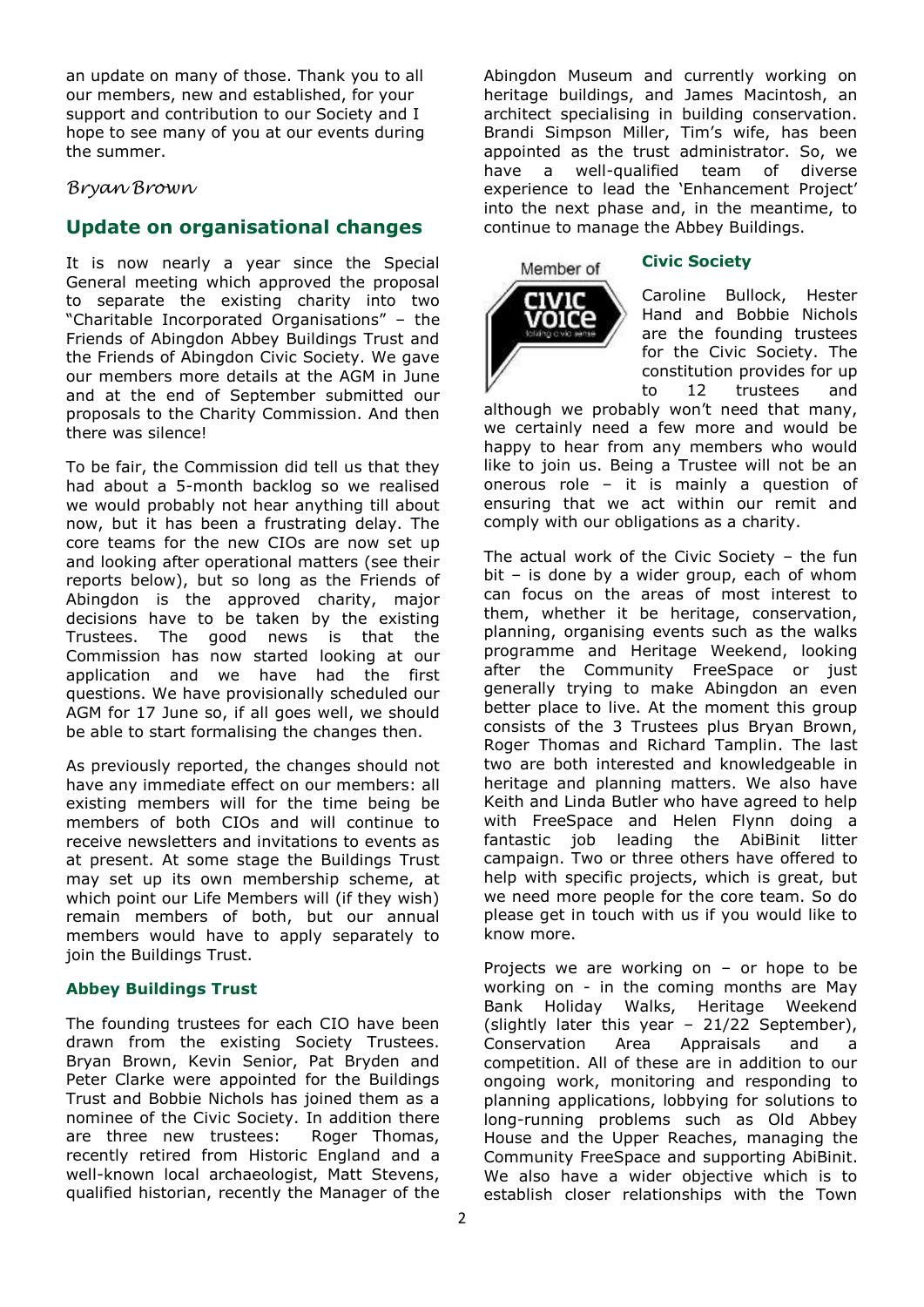and District Councils: we hope that like many other Civic Societies, we can be seen as partners rather than adversaries and will be looking to set up discussions with them after the May elections.

# **Curator's Report**

The Abbey Buildings have been busy in spite of the season due to an increase in bookings as well as the continued presence of the cinema. Since the beginning of the year, there have been sixty-nine days of cinema. We've also had three MATU (Music at the Unicorn) concerts, two plays (Black Comedy by ADC and Dogg's Hamlet & Cahoot's McBeth by STC), and we hosted several meetings, one birthday party, and one wedding. I've given twenty-one tours to potential hirers as well as six group tours. These included the Oxford Medieval Studies Pilgrimage Day and the new staff at the Hilton Garden Inn. The fire inspectors came last month, and members will be happy to know the building is as safe as it can be. All of the extinguishers are fully charged, as are the staff for a busy Spring season.

Coming up in April, a local band The Counterfeit Hit will be filming a music video in the buildings. ASTRA (the local residents association) will be meeting here, and the "monk" will be going to Old Station House.

Interest continues to grow in the Abbey Buildings for both weddings and receptions there are only three wedding dates remaining in 2020, all of them in September.

Finally, from the historical files: King William I celebrated Easter at the Abbey Buildings in 1084 and Abbot Walkelin died here on April 10, 1164. Most famously of all, Henry VIII, Katharine of Aragon and their court spent three weeks at the Abbey at Easter 1518 – resulting in complaints from the monks that they had been eaten out of house and home and grumbles from the King's retinue about the quality of the food. The pageantry at the Abbey around Easter must have been splendid to behold – with the Maundy Thursday ceremony then the Easter celebrations.

*Tim Miller*

### **\*\*\*\*\*\*\*\*\*\*\*\*\*\*\*\*\*\*\*\*\*\*\*\*\*\*\*\***



Because of the need to demonstrate community engagement in our Heritage Lottery Fund application, we have been increasingly busy with schools since 2018.

Building on the work of Bobbie Nichols and Caroline Bullock, we have contacted 36 schools in the Abingdon area, including all types of primary schools, secondary schools, and universities. The primary schools curriculum requires them to incorporate local history and, since we are well positioned to assist them in meeting this requirement, head teachers have responded positively to our offer to visit schools and to have students visit the Abbey Buildings.

Since the beginning of this year, the staff of St. Blaise Primary School in Didcot have held their January staff meeting at the Abbey Buildings. The "monk" visited Rush Common School and the students from OLA (Our Lady of Abingdon) have been to the Abbey Buildings for lunch and a tour. Coming up in April, the students of Rush Common School will visit the Buildings.

Later in the Spring and Summer, The Unicorn School will be performing two plays in our Unicorn Theatre and the students from St. Blaise will be visiting several times to learn more about the Abingdon Abbey and the history of our Buildings. Approximately fifteen schools have engaged with the Buildings since 2018 and several of them are on the more distant calendar. We continue to negotiate with the remainder to see how we may assist them.

### *Tim Miller*

# **Old Abbey House and the Upper Reaches**

We hear expressions of dismay over the state of these buildings from everyone we talk to – particularly visitors to the Abbey Buildings who have walked past the two eyesores. We continue to lobby the District Council, on whose land both sit, to take action. With work on the Guildhall now nearly complete and with our plans to enhance the Abbey Buildings, it would be wonderful if a scheme could be put in place for these other key buildings in the area – maybe to create an "arts and heritage quarter", with facilities for a wide range of interests and events in this stunning and historic location. That would require vision and money: there are a number of ideas circulating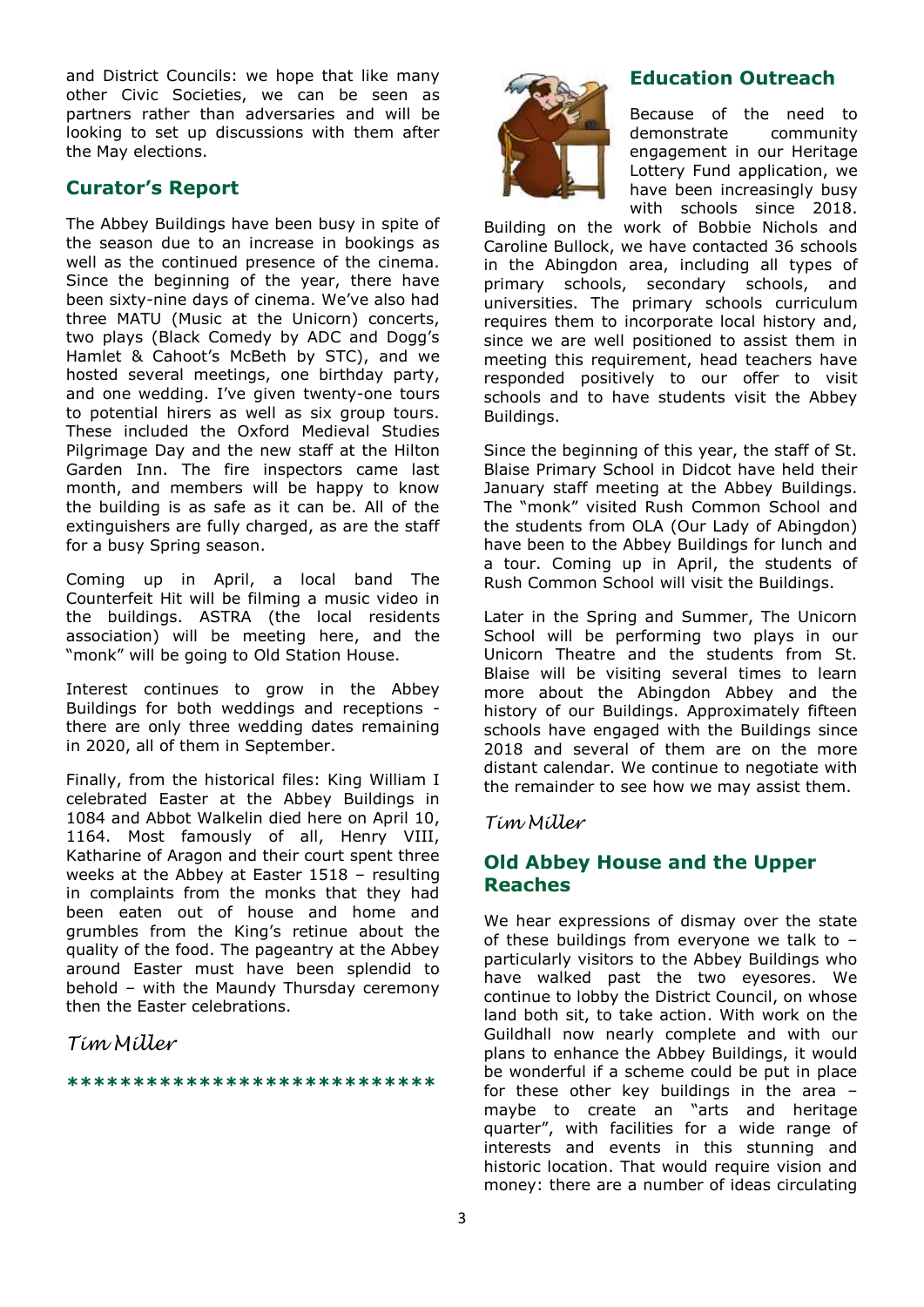which could become a vision and numerous examples around the country where public bodies, grant-givers and philanthropists have worked together on similar projects. In the meantime, discussions are still continuing on less ambitious proposals.

As reported recently in the Abingdon Herald, we understand that a new hotel developer has expressed an interest in taking on the Upper Reaches lease (currently held by Contemporary Hotels, part of the Caparo Group). We believe that they also want to build a small number of residential units on part of the car park: provided the scale of the residential element is not too big, this may be a reasonable price to pay for bringing the rest of this unique riverside location back into use for the public to enjoy. We will however be watching closely when the proposals are published.



There is no good news on Old Abbey House. Two different plans seem to be under consideration. The District Council have told us that they are discussing with social housing

providers about using it for that. It is not clear whether this means conversion or demolition and rebuilding: the latter would surely be unacceptable? The Town Council has been told that the future of the building is being considered as part of a county-wide "One Public Estate" review which aims to rationalise all public property, so that it could be brought back into use for services currently provided elsewhere. We have been unable to find out any timescale for this review. The Friends are aware of several people who have contacted the District Council in the last 2-3 years with serious proposals to take on Old Abbey House for various purposes, all involving some degree of public use. It is disappointing that officers and councillors have declined to engage with them. This is in contravention of the Vale's stated policy to "ensure that vacant historic buildings are appropriately re-used as soon as possible to prevent deterioration of condition". In the meantime the building deteriorates in front of our eyes – as I write this, the covering over the porch is hanging loose again, exposing the woodwork to the elements.

**\*\*\*\*\*\*\*\*\*\*\*\*\*\*\*\*\*\*\*\*\*\*\*\*\*\*\*\***

### **Planning**

The Friends have commented on several major planning applications during the last few months.

In October the Abingdon Vale Cricket Club applied for permission to build a block of 10 flats on the cricket pitch off Northcourt Lane. They wished to develop this land in order to fund improvements at the Club. Although this was a laudable reason for the application, the Friends opposed it on the grounds that it contravened the recommendations of the Conservation Area Appraisal of 2008, and that the proposed access on to Northcourt Lane was dangerous and impacted on the rural ambience of the area. The Vale Planning Committee agreed with our comments, and those of others regarding the loss of sport facilities, and permission was refused.

In January a new application was submitted for the conversion of the Clock House in Ock Street from offices to flats. The Friends had opposed the previous application because of a lack of parking and difficult access via Winsmore Lane. The conversion itself had been designed in consultation with Historic England and the Friends were satisfied with that, particularly as it would bring one of Abingdon's historic buildings back into use after being empty for some time. The new application addressed the lack of parking but the access problem still remained. The Friends suggested that this could be mitigated by removing the bollards at the south end of Winsmore Lane and making it a one-way street from north to south (Ock Street to St Edmund's Lane). A decision has not yet been made.

After a quiet period of several months, planning applications are being made for the developments to the north and northwest of Abingdon. An application for a development of 73 houses on the Circus Field (west of Wootton Road) was submitted in September 2018, followed by a revised application in February 2019 for 200 houses on the site to the east of Wootton Road between there and Tilsley Park. Although the Friends do not in principle object to these developments, there are several concerns including the number of houses (a total of 273 whereas the Local Plan specifies 'about 200'), infrastructure, public transport, access, and air quality. We have raised these concerns in our comments on these applications and emphasized that they should not be considered in isolation for each application, but should be dealt with as part of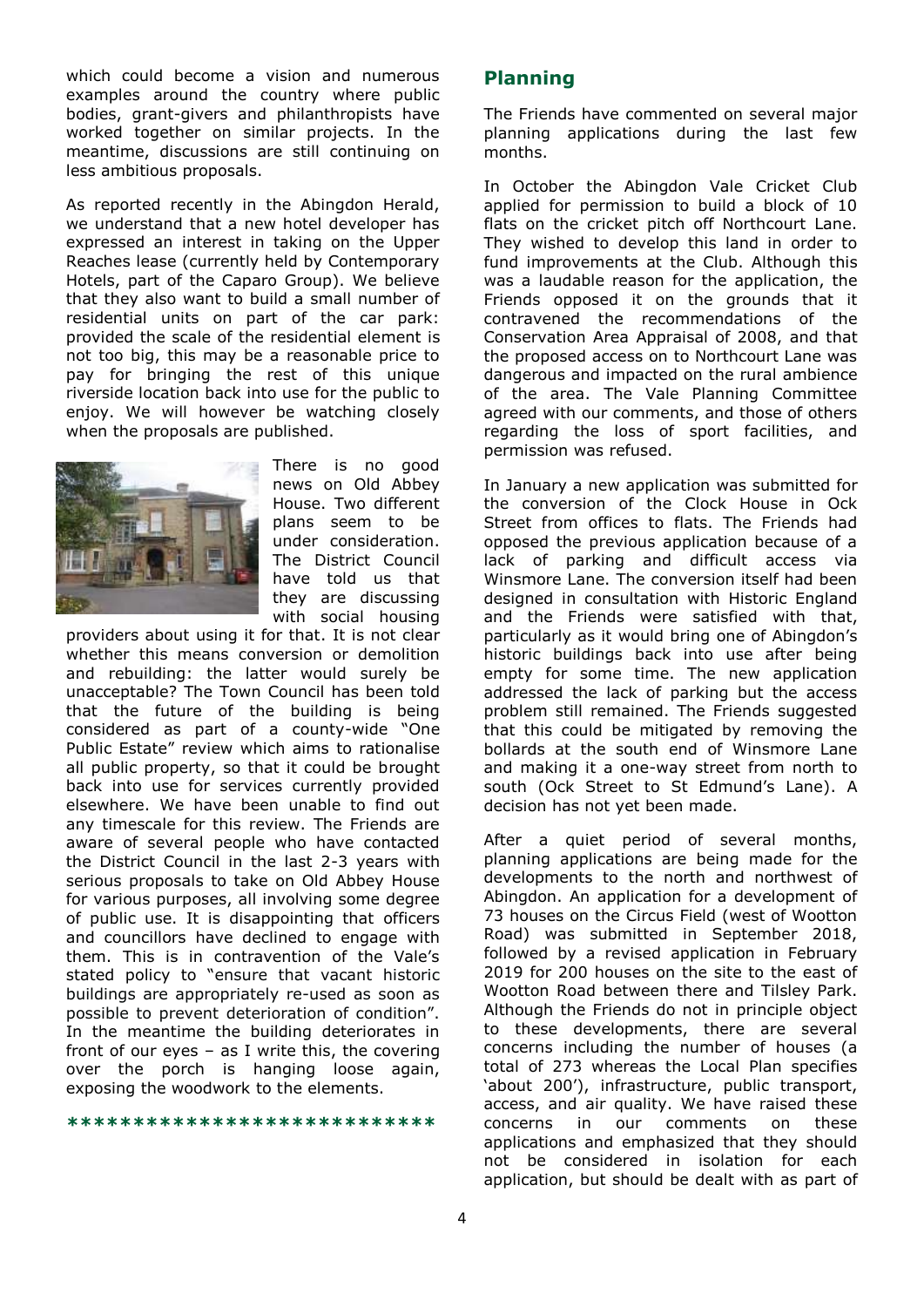the overall development in North and Northwest Abingdon.

An exhibition of the plans for the next phase of the North Abingdon development (east of Tilsley park) was held on 5 March. Representatives of the Friends attended and had useful discussions with the developers and members of the Vale of White Horse District Council. Once again, we emphasized the need for ensuring that the necessary infrastructure is put in place in tandem with building the houses rather than left as an afterthought.

We are keeping a watchful eye on the progress of the diamond interchange at Lodge Hill and the Oxford–Cambridge Expressway. We have been reliably informed that the delay to the Lodge Hill improvements is due to Highways England and not to funding problems, or the County Council or to a possibility that the Oxford–Cambridge Expressway will join the A34 at Lodge Hill. However, it is worrying that the work has not yet started: building the new houses is expected to commence later this year, although plans are for the work to be spread over a good many years.

*Bobbie Nichols*



### **Abingdon Town Maps**

Several Friends of Abingdon members were involved some years ago in a Choose Abingdon project to create the attractive maps which are located around the town, to direct visitors to places of interest. One of those originally involved was Pat Bryden and she has maintained an interest in the project ever since. She has given us the following report:

"The replacement of the Abingdon Town Maps at Rye Farm Car Park and by the riverside near the Cricket Field has ended up being a two year project, starting with an idea about relocation and ending with the complete redesign of the maps which involved a great many changes and corrections. I would like to thank all who have shown an interest and/or helped with proof reading: the publishers and installers Fizpatrick Woolmer have borne the many corrections very patiently. I have also had a great deal of help from Richard Ballard, head of the Parks Department for the South and Vale district councils. (It is fortunate that the officers cover both councils since, despite being only a few hundred yards apart, one is on Vale land and the other is in South Oxfordshire!)

We have now heard that the two new maps will be installed at the beginning of April. The riverside map will be two sided and friends from the AAAHS are working on the reverse which will be about the River Thames and will include historical and modern photographs. This again has been an expanding project so it might not be ready by the installation date but, if not, look out for it later."

Our congratulations go to Pat for her persistence in seeing this through and we look forward to seeing the results. We may well be seeing more maps and visitor information soon as a new Economic Development Officer, Karen Roberts has been appointed for the Vale Towns. She is working on a range of projects to bring more visitors to Abingdon – and improve the information for them when they get here. We are delighted to see effort going in to this and will give Karen any help we can.

# **Fundraising Events**

In recent years we have run two big autumn fundraising events, the Abingdon Traditional Craft Fair and the Abingdon Beer Festival. In 2017 we took the Craft Fair back in house so that we could ensure that it is a high-quality event. It did well that year but we learned from feedback received and 2018 was bigger and better. Thanks to the efforts of our friends at Mushroom Communications who do most of the organisation, and to a staunch team of FoA volunteers, we had more stalls and a café, visitor numbers were up 10%, and the event generated a valuable £5,500 for our funds.



December's Beer Festival was our third and it has become an established event in the local calendar. The beer (plus cider and wine) is managed by our local brewery, Loose Cannon, who select the best beers

from Oxfordshire breweries. It celebrates brewing at the Abbey which took place for a remarkable 1,000 years, first with the monks